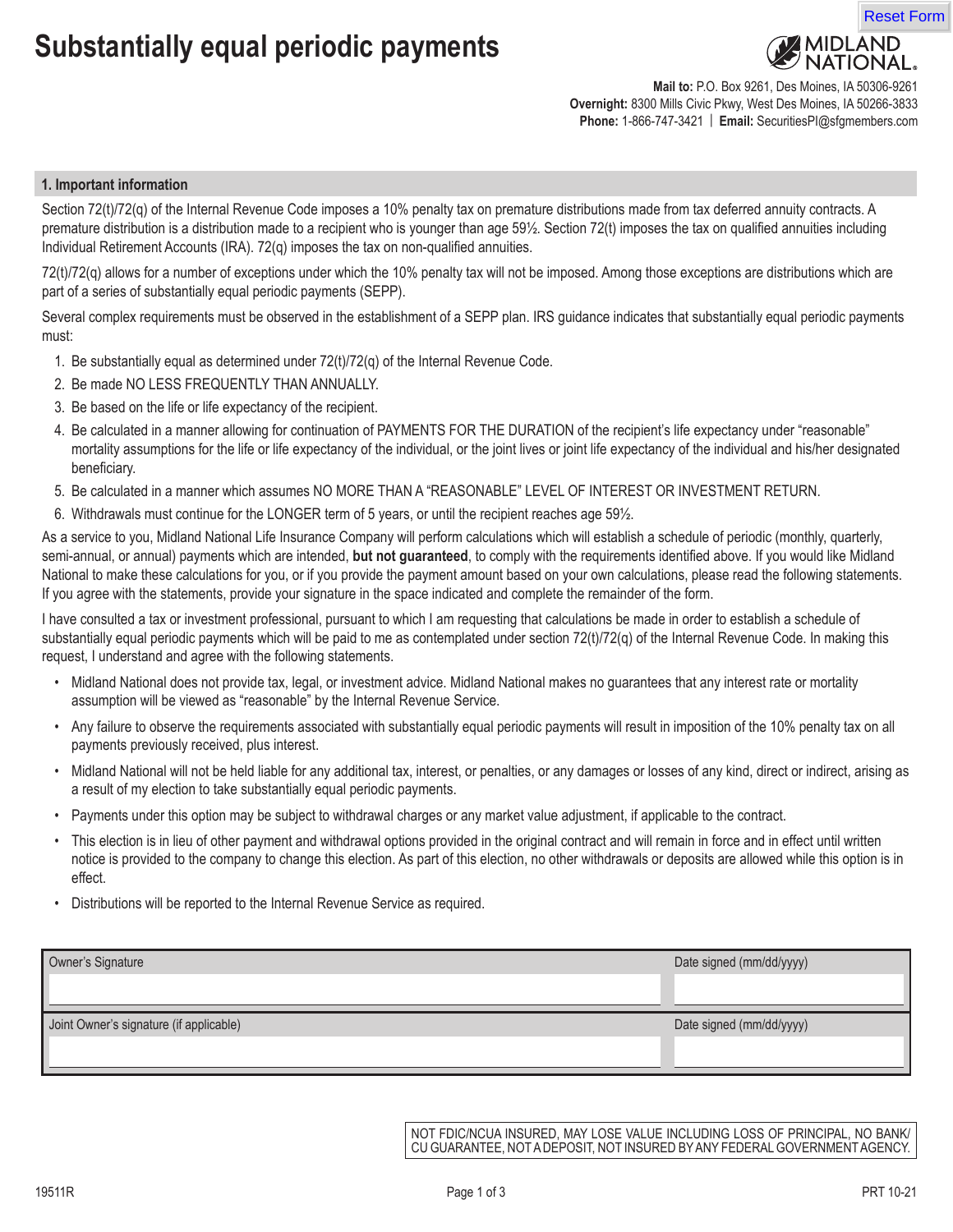# **2. Contract information**

Contract number

| Owner's name (first, middle initial, last)                                                                                                                                                                                                                                                                                                                                                                                   |                      |                                    | Social Security number |  |  |  |
|------------------------------------------------------------------------------------------------------------------------------------------------------------------------------------------------------------------------------------------------------------------------------------------------------------------------------------------------------------------------------------------------------------------------------|----------------------|------------------------------------|------------------------|--|--|--|
| Joint Owner's name (first, middle initial, last)                                                                                                                                                                                                                                                                                                                                                                             |                      |                                    | Social Security number |  |  |  |
| Non-natural Owner* (if applicable)                                                                                                                                                                                                                                                                                                                                                                                           |                      |                                    | <b>TIN/EIN</b>         |  |  |  |
| Street address                                                                                                                                                                                                                                                                                                                                                                                                               |                      |                                    | Apartment/Suite number |  |  |  |
| City                                                                                                                                                                                                                                                                                                                                                                                                                         | <b>State</b>         | ZIP                                | Phone number           |  |  |  |
| *Please complete and submit a copy of the Certification of Trust Agreement if this policy is owned by a Trust.                                                                                                                                                                                                                                                                                                               |                      |                                    |                        |  |  |  |
| 3. SEPP Distribution Election (Substantially Equal Periodic Payments)                                                                                                                                                                                                                                                                                                                                                        |                      |                                    |                        |  |  |  |
| Please select one:<br>Calculated by Midland National (select preferred calculation method below):<br>Minimum Distribution Method<br>Amortization Method<br>Calculated by my tax or legal professional (provide calculation below):                                                                                                                                                                                           | Annuitization Method |                                    |                        |  |  |  |
| $\blacksquare$ A 72(t)/72(q) calculation was performed by my tax or legal professional, and has been determined to be consistent with the<br>applicable IRS requirements.                                                                                                                                                                                                                                                    |                      |                                    |                        |  |  |  |
| $\Box$ Semi-Annually<br>$\Box$ Monthly<br>$\Box$ Quarterly<br>$\Box$ Annually<br>Frequency:                                                                                                                                                                                                                                                                                                                                  |                      |                                    |                        |  |  |  |
| Date of first payment*: _                                                                                                                                                                                                                                                                                                                                                                                                    |                      |                                    |                        |  |  |  |
| * Please select a day of the month between the 1st and the 28th. If the date is not complete or an invalid date is chosen, the form will be<br>considered "Not in Good Order." If the elected start date has already passed, the first systematic withdrawal will be processed immediately,<br>and the next systematic withdrawal will be processed one modal frequency from the elected start date.                         |                      |                                    |                        |  |  |  |
| 4. Method of SEPP payments                                                                                                                                                                                                                                                                                                                                                                                                   |                      |                                    |                        |  |  |  |
| Please check one of the following options. If no election is indicated, a check will be mailed to you.                                                                                                                                                                                                                                                                                                                       |                      |                                    |                        |  |  |  |
| I would like this withdrawal to be paid to me by check and sent to the mailing address listed in section 2 of this form.                                                                                                                                                                                                                                                                                                     |                      |                                    |                        |  |  |  |
| I would like this withdrawal to be sent via Automated Clearing House (ACH) to the financial institution account indicated below. I understand the<br>proceeds will arrive at my financial institution account in approximately three to five business days. I authorize Midland National and the financial<br>institution listed below to automatically deposit distributions into my account. Please attach a voided check. |                      |                                    |                        |  |  |  |
| Checking<br>$\Box$ Savings<br>Type of Account:                                                                                                                                                                                                                                                                                                                                                                               |                      |                                    |                        |  |  |  |
| Name(s) on account (first, middle initial, last)                                                                                                                                                                                                                                                                                                                                                                             |                      |                                    |                        |  |  |  |
| Financial institution name                                                                                                                                                                                                                                                                                                                                                                                                   |                      | Financial institution phone number |                        |  |  |  |
| Routing number (ABA#)                                                                                                                                                                                                                                                                                                                                                                                                        | Account number       |                                    |                        |  |  |  |
| Include a preprinted, voided check or letter from the bank on their letterhead for the Automated Clearing House (ACH) debit to ensure accurate account<br>information.                                                                                                                                                                                                                                                       |                      |                                    |                        |  |  |  |

*Note: Checks must be preprinted with your name and address. We cannot accept starter or counter checks.*